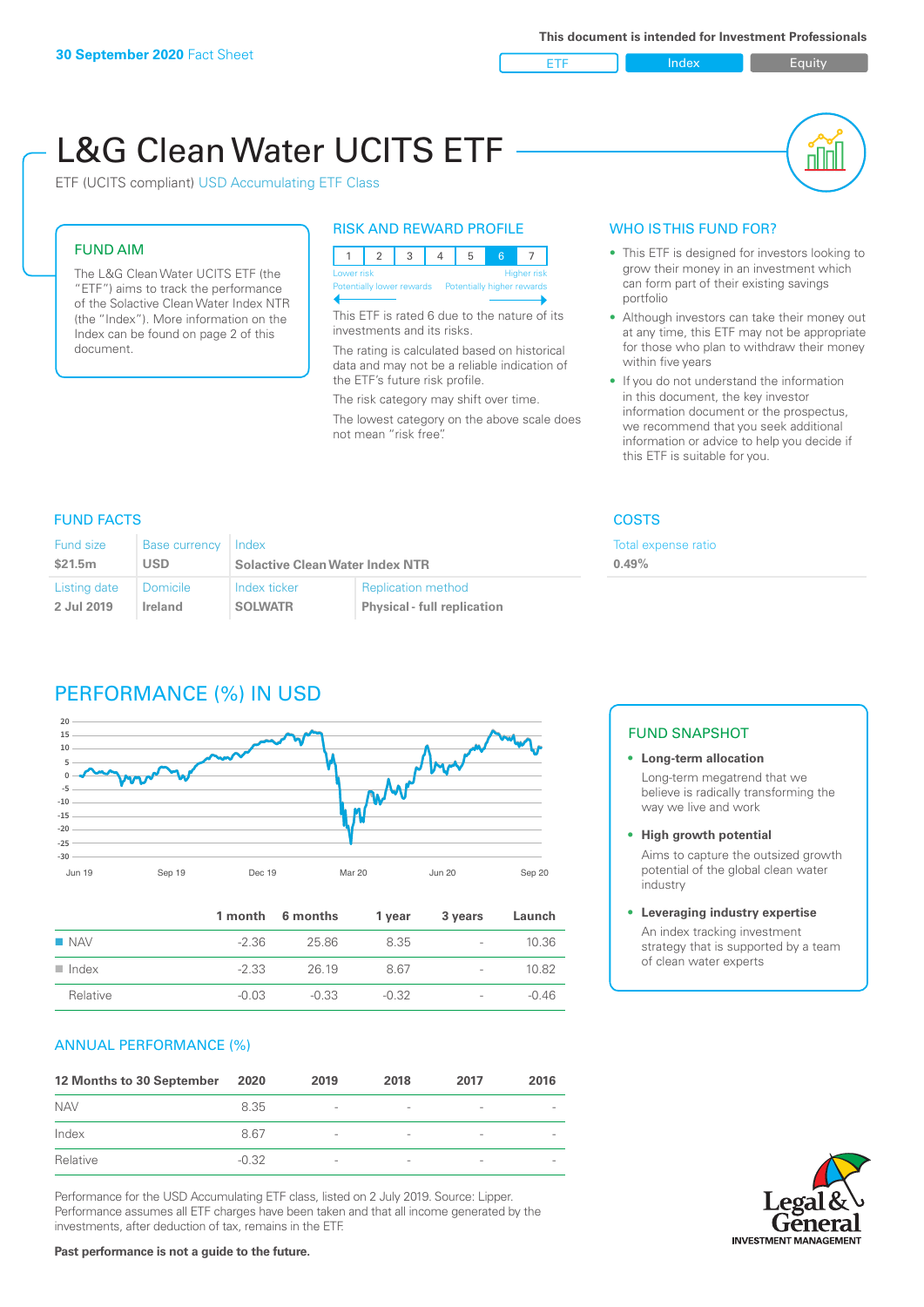ETF (UCITS compliant) USD Accumulating ETF Class

# INDEX BREAKDOWN

The breakdowns below relate to the Index. The ETF's portfolio may deviate from the below. All data source LGIM unless otherwise stated. Totals may not sum to 100% due to rounding.



#### SECTOR (%)

| $\blacksquare$ Industrials          | 49.3 |
|-------------------------------------|------|
| $\blacksquare$ Utilities            | 21.9 |
| $\blacksquare$ Materials            | 7.7  |
| $\blacksquare$ Health Care          | 6.7  |
| Information Technology              | 6.7  |
| ■ Lab Process Automation            | 1.7  |
| ■ Consumer Discretionary            | 1.6  |
| ■ Building Materials & Services 1.4 |      |
| ■ Energy                            | 12   |
| $\Box$ Other                        | 19   |
|                                     |      |



| <b>USD</b>         | 63.6 |
|--------------------|------|
| EUR                | 10.6 |
| $\blacksquare$ JPY | 7.7  |
| $\blacksquare$ GBP | 7.5  |
| $H$ HKD            | 5.8  |
| CHF                | 3.2  |
| $\square$ SEK      | 1.5  |
|                    |      |
|                    |      |

■ Top 10 constituents 17.2% Rest of Index 82.8% No. of constituents in Index 66

# TOP 10 CONSTITUENTS (%)

| <b>Advanced Drainage Systems</b> | 1.8 |
|----------------------------------|-----|
| Danaher                          | 18  |
| Evogua Water Technologies        | 17  |
| Geberit                          | 17  |
| Halma                            | 17  |
| Idexx Laboratories               | 17  |
| Kurita                           | 17  |
| <b>Badger Meter</b>              | 17  |
| <b>Eurofins Scientific</b>       | 17  |
| Organo                           | 17  |
|                                  |     |

# INDEX DESCRIPTION

The Index aims to track the performance of a basket of stocks of companies that are actively engaged in the international clean water industry through the provision of technological, digital, engineering, utility and/or other services.

The Index is comprised of companies which are publically traded on various stock exchanges around the world that are either i) companies determined to have expertise in "Utilities" with a minimum Water Revenue Share of 90%, or ii) companies determined to have expertise in "Engineering" with a minimum Water Revenue Share of 50% or iii) companies determined to have expertise in "Technology" or "Digital" and a minimum Water Revenue Share of 5%. A company is only eligible for inclusion in the index if (1) it is of sufficient size (determined by reference to the total market value of the proportion of its shares that are publically traded) and (2) it is sufficiently "liquid" (a measure of how actively its shares are traded on a daily basis). Moreover, the Index excludes companies: (a) engaged in pure coal mining; (b) involved in the production of controversial weapons; or (c) that, for a continuous period of three years, have been classified as being in breach of at least one of the UN Global Compact principles, which is a set of globally accepted standards on human rights, labour, environment and corruption.

The universe of companies out of which the Index selection is made is refreshed annually in March. However, the Index is reconstituted semi-annually in March and September in accordance with the full selection criteria and all companies are equally weighted within the Index. On a monthly basis, the weight of each company is assessed and, if any of them exceed 15% of the index, the weights of all companies are adjusted so that they are again equally weighted within the Index.

# INVESTMENT MANAGER

GO ETF Solutions LLP is the investment manager for each of the exchange traded funds (ETFs) issued by Legal & General UCITS ETF Plc and is responsible for the day-to-day investment management decisions for this ETF. The team is highly experienced with respect to all aspects relating to the management of an ETF portfolio, including collateral management, OTC swap trading, adherence to UCITS regulations and counterparty exposure and monitoring.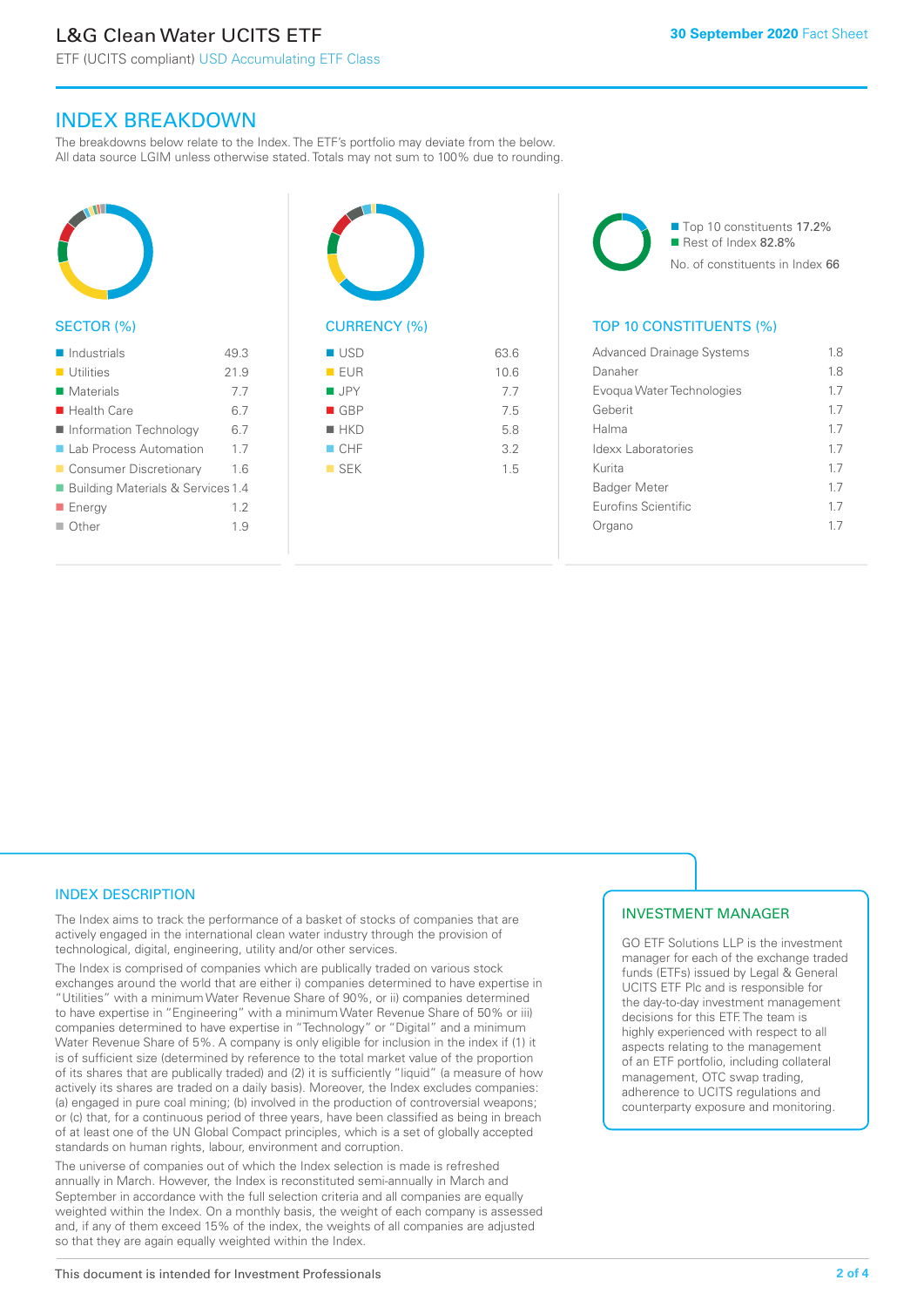# L&G Clean Water UCITS ETF

ETF (UCITS compliant) USD Accumulating ETF Class

#### KEY RISKS

- The value of an investment and any income taken from it is not guaranteed and can go down as well as up; you may not get back the amount you originally invested.
- Third party service providers (such as counterparties entering into financial derivative instruments with the ETF or the ETF's depositary) may go bankrupt and fail to pay money due to the ETF or return property belonging to the ETF.
- As the Index includes micro, small and medium-sized publicly traded companies, the ETF is subject to the risk that such companies may be more vulnerable to adverse business or economic events and greater and more unpredictable price changes than larger companies or the stock market as a whole.
- The ETF is subject to the risks associated with technology-focused companies and are particularly vulnerable to rapid developments in technology (which may leave their products out-of-date), government regulation and competition from domestic and foreign competitors who may have lower production costs. Such companies may also have difficulties establishing and maintaining patents, copyrights, trademarks and trade secrets relating to their products which could negatively affect their value.
- It may not always be possible to buy and sell ETF shares on a stock exchange or at prices closely reflecting the NAV.
- If the Index provider stops calculating the Index or if the ETF's license to track the Index is terminated, the ETF may have to be closed.

For more information, please refer to the key investor information document on our website Ø

#### TRADING INFORMATION

| <b>Exchange</b>           | <b>Currency ISIN</b> |              | <b>SEDOL</b>   | Ticker | <b>Bloomberg</b> |
|---------------------------|----------------------|--------------|----------------|--------|------------------|
| London Stock Exchange USD |                      | IE00BK5BC891 | BKF3DB5        | GLUG   | GI UG I N        |
| London Stock Exchange GBX |                      | IE00BK5BC891 | BKF3DC6        | GLGG   | GI GG I N        |
| Borsa Italiana            | EUR                  | IE00BK5BC891 | <b>BKE3D93</b> | GLUG   | GI UG IM         |
| Deutsche Börse            | EUR                  | IE00BK5BC891 | BKF3BF5        |        | XMLC XMLC GY     |
| <b>SIX Swiss Exchange</b> | CHE                  | IF00BK5BC891 | BMG6908        | GI UG  | GI UG SW         |

The currency shown is the trading currency of the listing.



#### SPOTLIGHT ON LEGAL & GENERAL INVESTMENT MANAGEMENT

We are one of Europe's largest asset managers and a major global investor, with assets under management of €1,369.6 billion (as at 30 June 2020). We work with a wide range of global clients, including pension schemes, sovereign wealth funds, fund distributors and retail investors.

Source: LGIM internal data as at 30 June 2020. The AUM disclosed aggregates the assets managed by LGIM in the UK, LGIMA in the US and LGIM Asia in Hong Kong. The AUM includes the value of securities and derivatives positions.

# COUNTRY REGISTRATION



# TO FIND OUT MORE



#### **Index Disclaimer**

The ETF is not sponsored, promoted, sold or supported by Solactive AG. Nor does Solactive AG offer any express or implicit guarantee or assurance either with regard to the results of using the Index and/or Index trade mark or the Index price, at any time or in any other respect.

The Index is calculated and published by Solactive AG. Solactive AG uses its best efforts to ensure that the Index is calculated correctly. Irrespective of its obligations towards the Company, Solactive AG has no obligation to point out errors in the Index to third parties including, but not limited to, investors and/or financial intermediaries of the ETF. Solactive AG does not guarantee the accuracy and/or the completeness of the Index or any related data, and shall not have any liability for any errors, omissions or interruptions therein.

Neither publication of the Index by Solactive AG, nor the licensing of the Index or Index trade mark, for the purpose of use in connection with the ETF, constitutes a recommendation by Solactive AG to invest capital in said ETF nor does it, in any way, represent an assurance or opinion of Solactive AG with regard to any investment in this ETF. In no event shall Solactive AG have any liability for any lost profits or indirect, punitive, special or consequential damages or losses, even if notified of the possibility thereof.